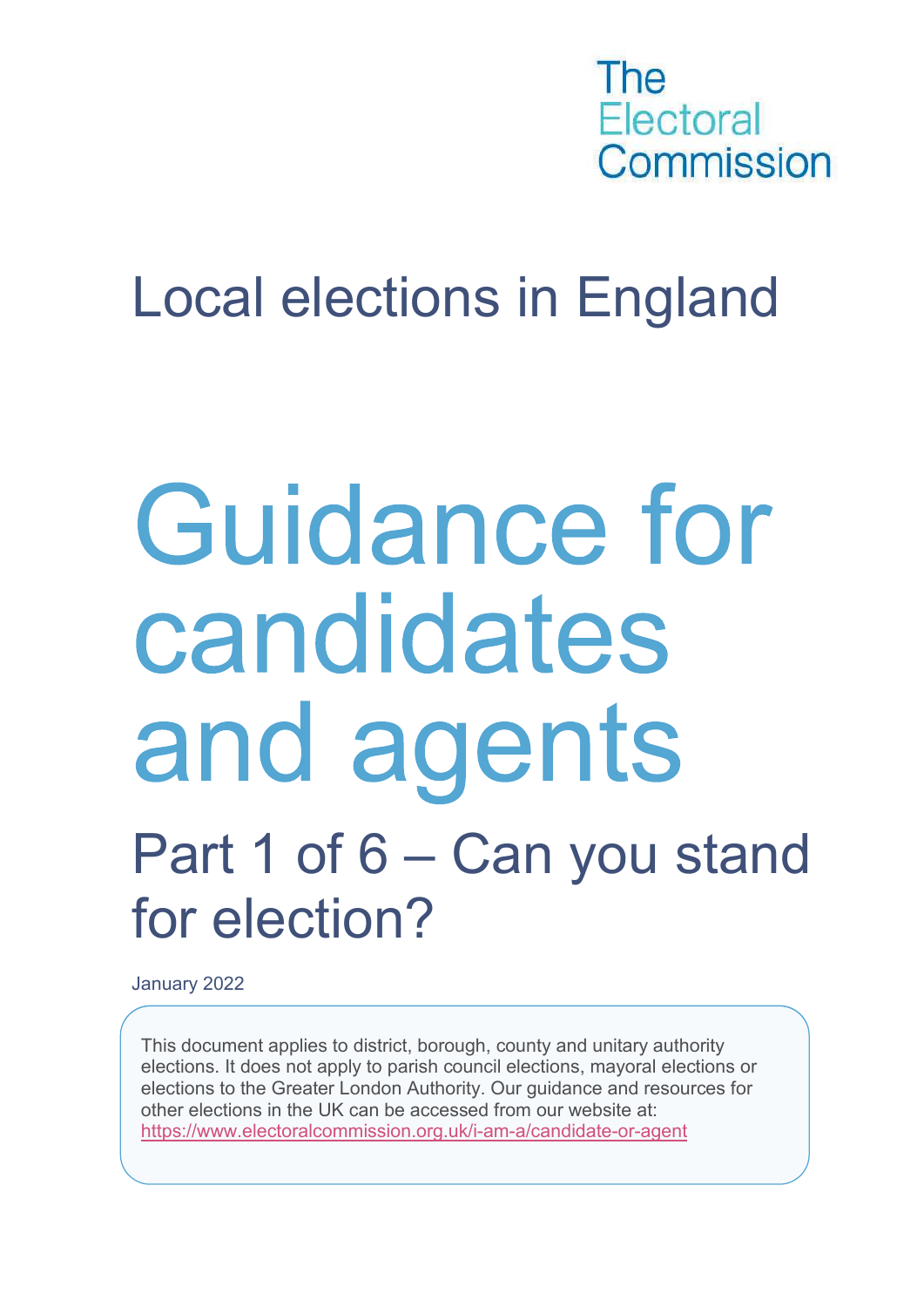## **Contents**

| Can I stand for election in more than one ward within the                                                                                                             |  |
|-----------------------------------------------------------------------------------------------------------------------------------------------------------------------|--|
|                                                                                                                                                                       |  |
| a. Being a registered local government elector 6<br>b. Occupying as owner or tenant any land or other<br>c. Your main or only place of work is in the local authority |  |
| Further information on certain disqualifications<br>Bankruptcy restrictions or interim order 11                                                                       |  |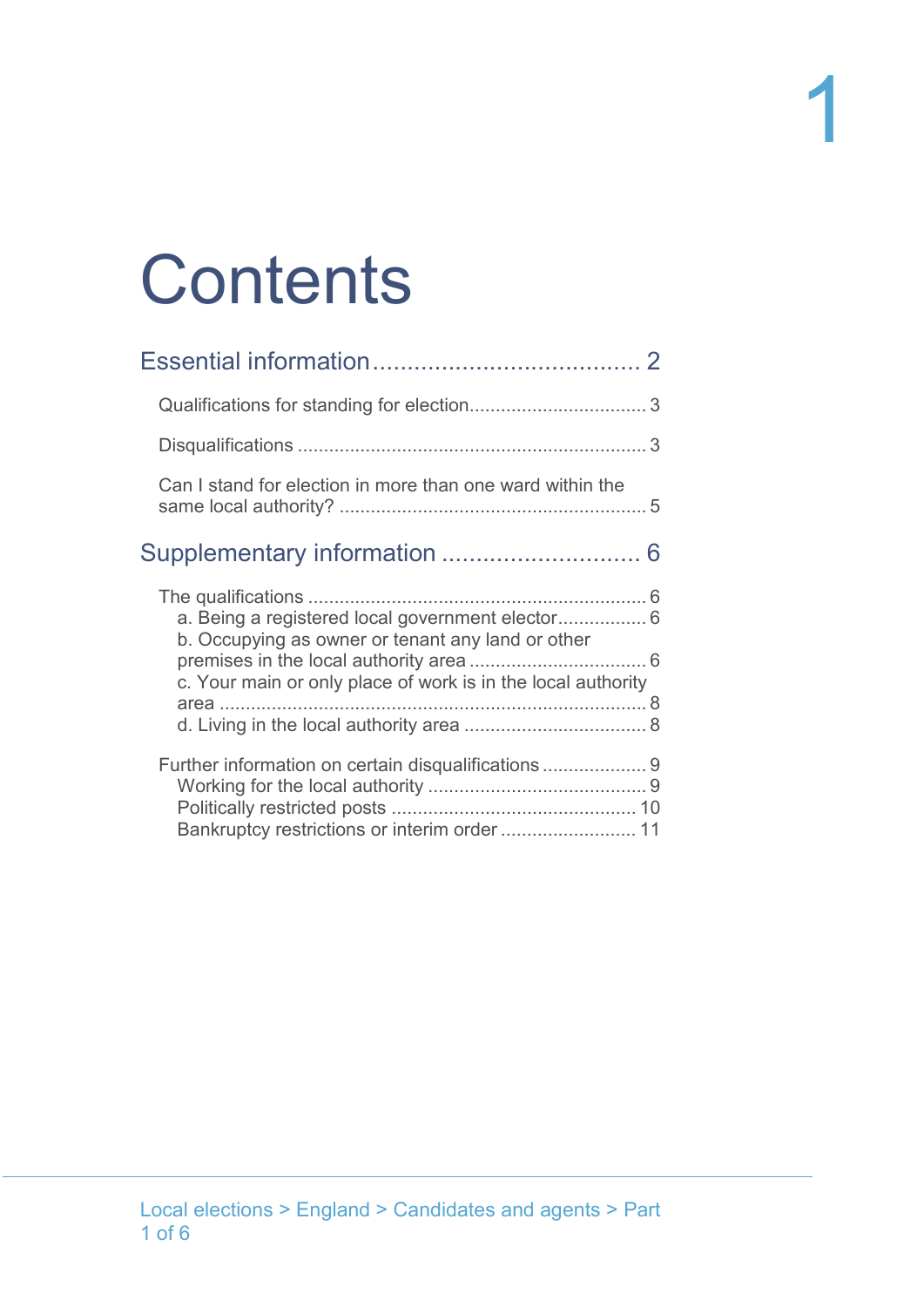## **Essential** information

This section of the document contains our guidance on whether or not you can stand for election at a district, borough, and the p, so please ESSential<br>
information of the document contains our guidance on<br>
This section of the document contains our guidance on<br>
whether or not you can stand for election at a district, borough,<br>
county or unitary authority electio information, which may only be relevant to some candidates, is **ESSential**<br> **provided at the document contains our guidance on**<br>
We are here to<br>
whether or not you can stand for election at a district, borough,<br>
wouthy or unitary authority election in England. Supplementary<br>
informati Essembly and the document contains our guidance on<br>the correct or of the document contains our guidance on<br>whether or not you can stand for election at a district, borough,<br>normation, which may only be relevant to some can document or by clicking on the chapter heading on the contents page. <u>ESCITIAI</u><br>
his section of the document contains our guidance on<br>
the group of the p, so please<br>
ounty or unitary authority election at a district, borough,<br>
formation, which may only be relevant to some candidates, is<br>
up From the document contains our guidance on<br>
we are here to<br>
hether or not you can stand for election at a district, borough,<br>
below to the mand Supplementary<br>
into the mand Supplementary<br>
into the mand Supplementary publis Normation, which may anthorty electron in England. Supplementary<br>
Information, which may only be relevant to some candidates, is<br>
upplementary guidance by clicking on the links within this<br>
ontents page.<br>
In this document,

In this document, we use 'you' to refer to the candidate. We 'should' for items we consider to be minimum good practice, but which are not legal or regulatory requirements.

Deadlines mentioned in this document are generic. We have published a generic election timetable on our website. For be made available on our website.

copy of the specific timetable for that election from the Returning Officer.

We are here to help, so please We are here to<br>help, so please<br>contact us if you<br>have any<br>questions.<br>See our <u>Overview</u><br>document for have any questions.

See our Overview document for contact details.

Data protection legislation applies to the processing of all personal data.

Please contact the **Information** Commissioner's Office for further information about how the current data protection have any<br>
questions.<br>
See our <u>Overview</u><br>
document for<br>
contact details.<br>
<br>
Data protection<br>
legislation applies<br>
to the processing<br>
of all personal<br>
data.<br>
Please contact the<br>
<u>Information</u><br>
Commissioner's<br>
Office for fur you.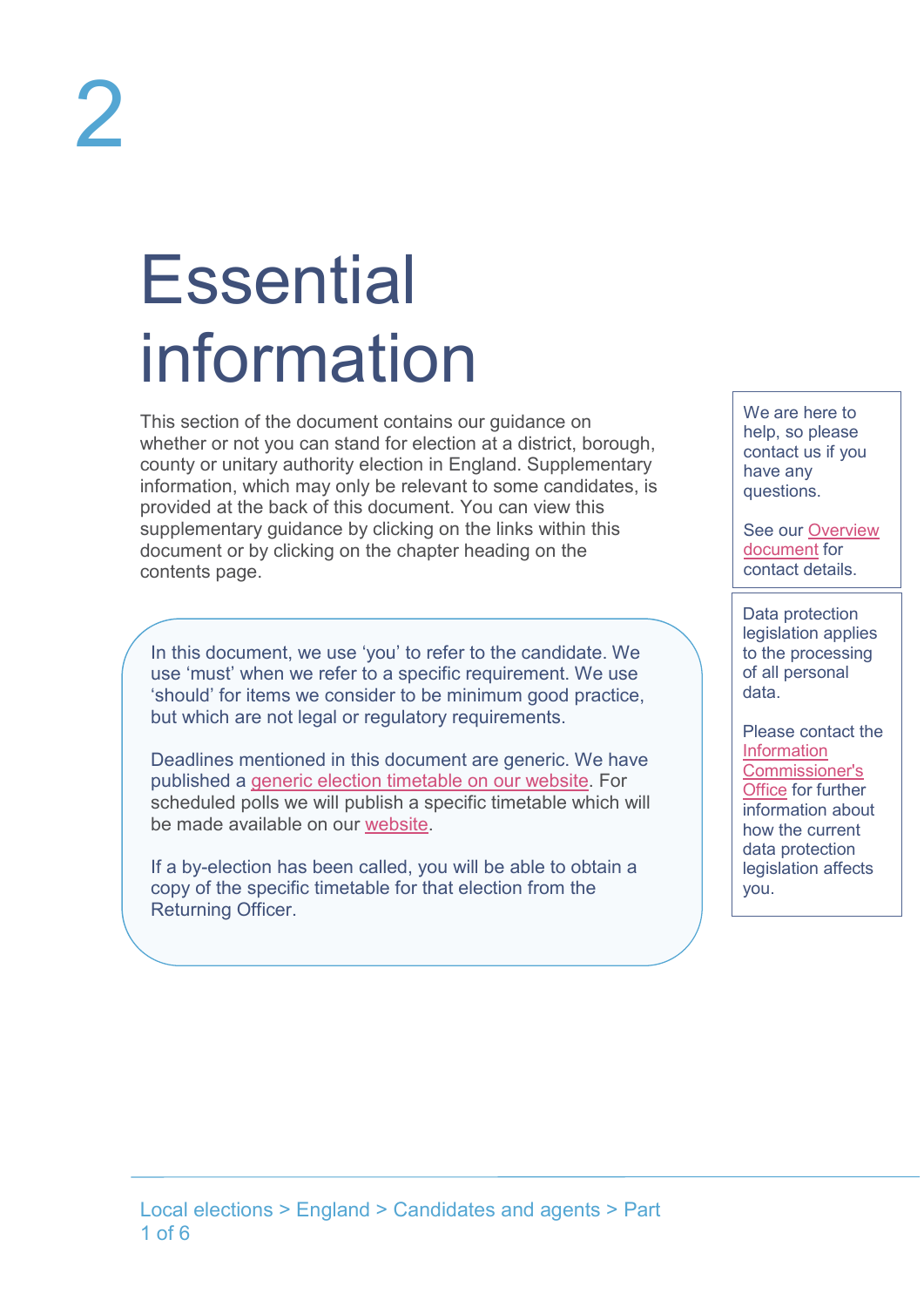## Qualifications for standing for election **Ialifications for standing for**<br> **Commonwealth**<br>
To be able to stand as a candidate at a local government<br>
To be at least 18 years old<br>
be a British citizen, an eligible Commonwealth citizen or a<br>
be a British citizen, an

election in England you must<sup>1</sup>: :

- be at least 18 years old
- be a British citizen, an eligible Commonwealth citizen or a citizen of any member state of the European Union, and
- meet at least one of the following four qualifications:
- a. You are, and will continue to be, registered as a local government elector for the local authority area in which you wish to stand from the day of your Fications for standing for<br>
able to stand as a candidate at a local government<br>
England you must<sup>1</sup>:<br>
Least 18 years old<br>
British citizen, an eligible <u>Commonwealth citizen</u> or a<br>
at least one of the European Union, and<br>
a information. b. You have occupied as owner or tenant any land or **fications for standing for**<br> **on**<br>
able to stand as a candidate at a local government<br>
England you must<sup>1</sup>:<br>
East 18 years old<br>
British citizen, an eligible Commonwealth citizen or a<br>
of any <u>member state of the European </u> **On**<br> **England you must<sup>1</sup>:**<br> **England you must<sup>1</sup>:<br>
England you must<sup>1</sup>:<br>
England you must<sup>1</sup>:<br>
England you must<sup>1</sup>:<br>
England you must<sup>1</sup>:<br>
<br>
England you must<sup>1</sup>:<br>
<br>
England you must<sup>1</sup>:<br>
<br>
<br>
Commonwealth citizen or a<br>

<br>** 2 months prior to the day of your have a conditional and the discussion was the discussion of any <u>member state of the European Union</u>, and the day of particle of the following four qualifications:<br>
You are, and will conti e a British citizen, an eligible Commonwealth citizen or a<br>
itizen of any <u>member state of the European Union</u>, and<br>
the Lead is the European Union, and<br>
the the state of the following four qualifications:<br>
a. You are, and at least one of the following four qualifications:<br>
You are, and will continue to be, registered as a<br>
local government elector of the local authority area<br>
in which you wish to stand from the day of your<br>
Immination<br>
in m
	- whole of the 12 months before the day of your details, see paragraph **1.9**.<br>c. Your main or only place of work during the
	- the day of election has been in the local authority area. More information is provided in paragraph
	- whole of the 12 months before the day of your 1.17 for further details.

#### **Disqualifications**

1.2 Apart from meeting the qualifications for standing for election, you must also not be disqualified.

An eligible **Commonwealth** citizen is a **Commonwealth** citizen who either:

- does not need leave to enter or remain in the United Kingdom, or
- has indefinite leave to remain in the United Kingdom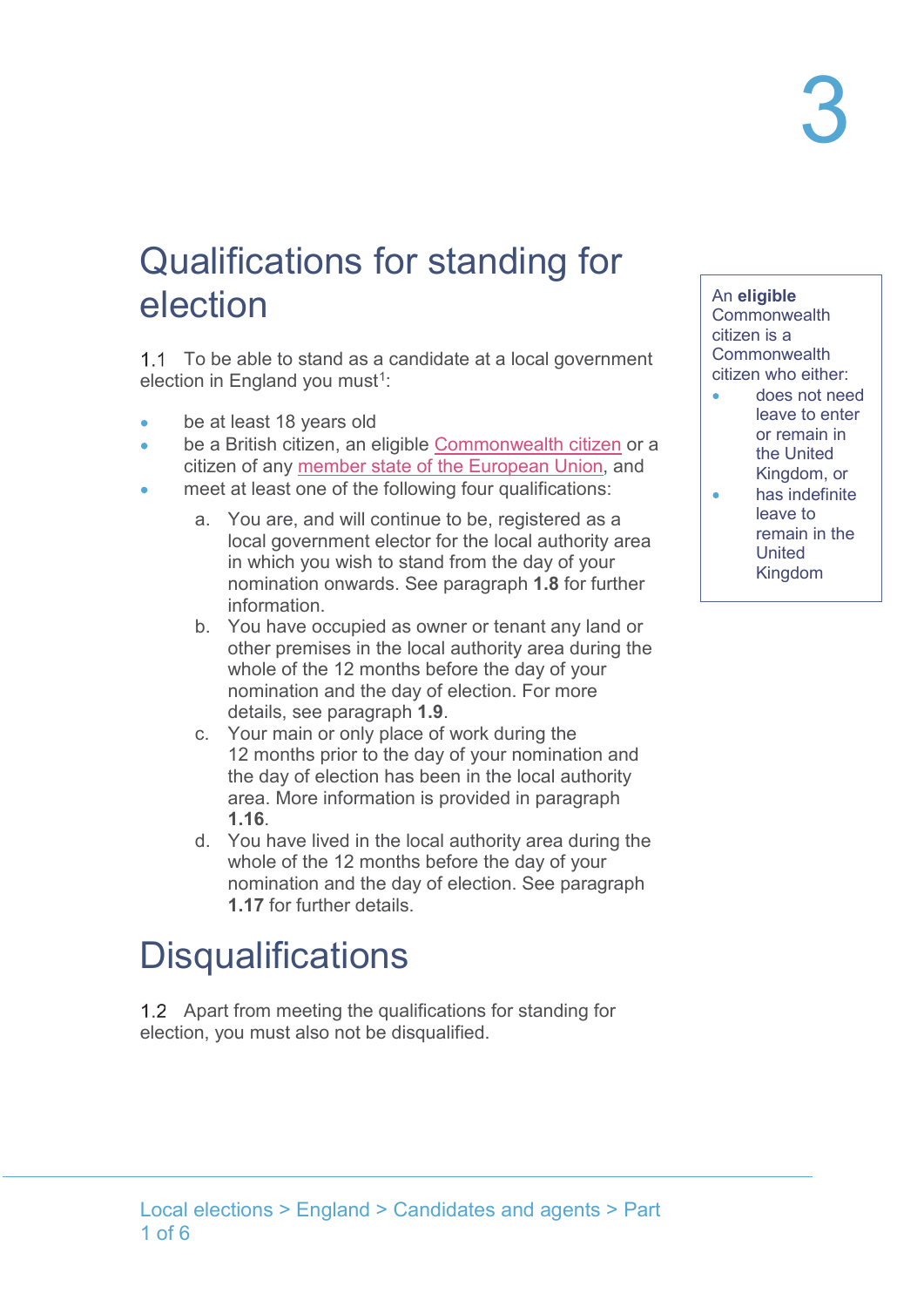The full range of disqualifications is complex and if you are in any doubt about whether you are disqualified, you must do everything you can to check that you are not disqualified before submitting your nomination papers. The full range of disqualifications is complex and if you are in any doubt about<br>whether you are disqualified, you must do everything you can to check that you are<br>not disqualified before submitting your nomination papers.

required nomination papers to confirm that you are not disqualified.

It is a criminal offence to make a false statement on your nomination papers as to your qualification for being elected, so if you are in any doubt you should contact your employer, consult the legislation or, if necessary, take your own independent legal advice. Fine full range of disqualifications is complex and if you are in any doubt about<br>whether you are disqualified, you must do everything you can to check that you are<br>not disqualified before submitting your nomination papers mer you are usqualified by the model with the developming you can to check that you are is applying the state by the metal and the state of an any douty all the red nomination papers to confirm that you are not disqualifie

The Returning Officer will not be able to confirm whether or not you are disqualified.

There are certain people who are disqualified from being candidate if at the time of your nomination and on polling day:

- paid office under the authority (including joint boards or committees)2 . Note that you may be 'employed by the local authority' if, for example, you work at certain schools, fire services, police or health services. This list is not exhaustive. For further oyer, consult the legislation or, if necessary, take your own independent legal<br>i.e.<br>Returning Officer will not be able to confirm whether or not you are disqualified<br>at each a local authority in England. You cannot be a<br>d e are certain people who are disqualified from being<br>ed to a local authority in England. You cannot be a<br>date if at the time of your nomination and on polling day:<br>and office under the authority (including joint boards<br>or
- You hold a **politically restricted post**<sup>3</sup>. For further details, see paragraph 1.26.<br>c. You are the subject of a **bankruptcy restrictions**
- order or interim order<sup>4</sup>. For more information, see
- that the local authority is a part of $^5$ . The only exception to this is where the combined authority mayoral election and the election of councillors falls on the same day $^6$ . In that case, you may stand at both contests. However, if you are elected at both, a vacancy in the office of councillor will automatically arise7 or commutes). Note that you may be employed by<br>the local authority' if, for example, you work at<br>certain schools, fire services, police or health<br>services. This list is not exhaustive. For further<br>information, see paragra in local and<br>interior and in the oriental is chools, fire services, police or health<br>services. This list is not exhaustive. For further<br>hervices. This list is not exhaustive. For further<br>details, see paragraph **1.26**.<br>You
- a suspended sentence), without the option of a fine, during the five years before polling day $\rm ^8$ .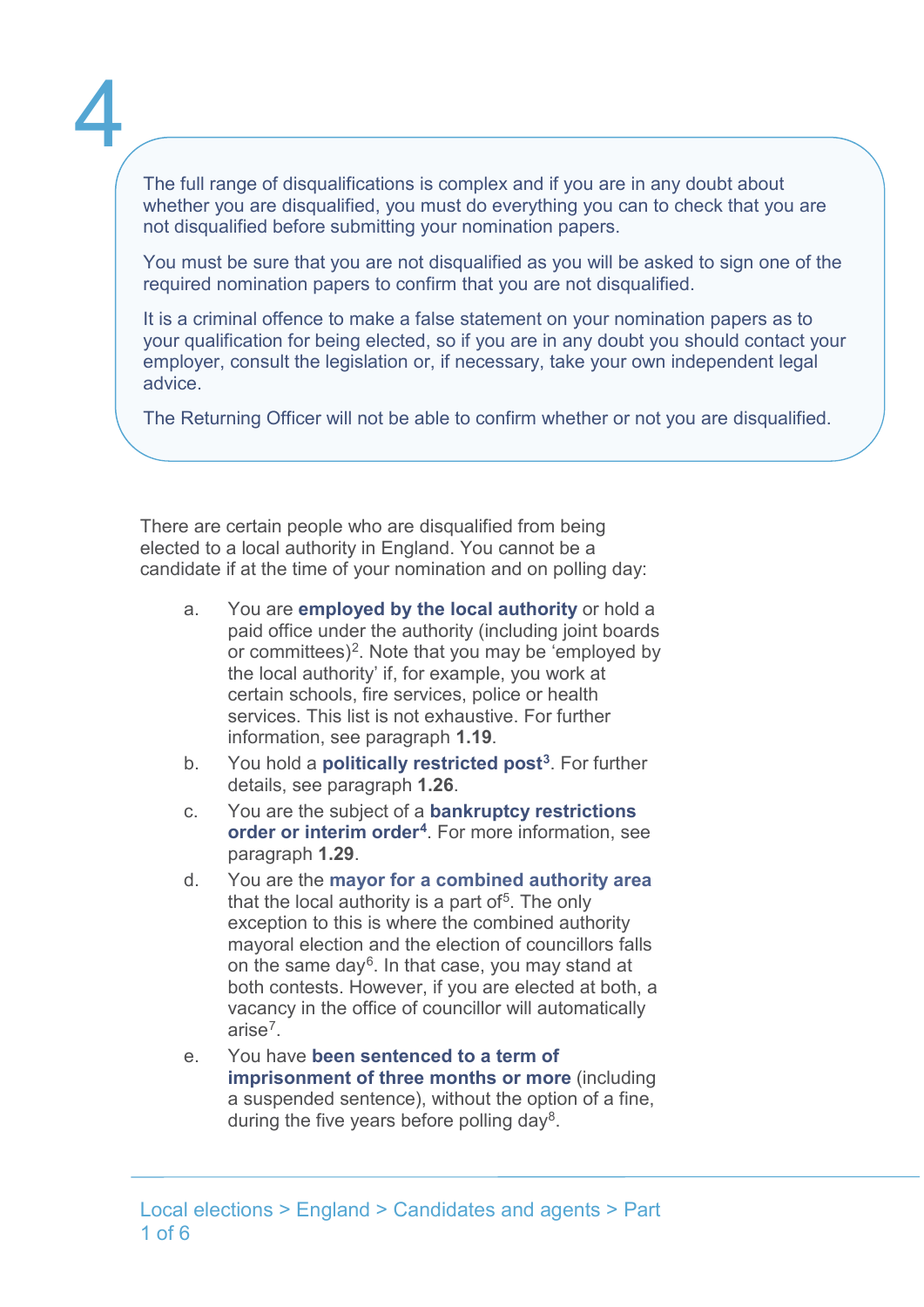f. You have been disqualified under the<br>Representation of the People Act 1983 (which<br>covers corrupt or illegal electoral practices and<br>offences relating to donations). The disqualification<br>for an illegal practice begins fr Representation of the People Act 1983 (which covers corrupt or illegal electoral practices and You have been disqualified under the<br>Representation of the People Act 1983 (which<br>covers corrupt or illegal electoral practices and<br>offences relating to donations). The disqualification<br>for an illegal practice begins from for an illegal practice begins from the date a person has been reported guilty by an election court or You have been disqualified under the<br>Representation of the People Act 1983 (which<br>covers corrupt or illegal electoral practices and<br>offences relating to donations). The disqualification<br>for an illegal practice begins from disqualification for a corrupt practice begins from the date a person has been reported guilty by an election court or convicted and lasts for five years<sup>9</sup>. For the People Act 1983 (which<br>
For the People Act 1983 (which<br>
covers corrupt or illegal electoral practices and<br>
offences relating to donations). The disqualification<br>
for an illegal practice begins from the date a perso

. A person may be disqualified from being or becoming a member of certain authorities<sup>10</sup> following a conviction under the Localism Act 2011<sup>11</sup>.

### Can I stand for election in more local authority?

While you may submit nomination papers for more than one ward, you cannot stand for election in more than one ward within the same local authority after the deadline for withdrawals $12$ .

If the Returning Officer accepts your nomination papers and you are validly nominated in more than one ward within the same local authority, you must withdraw from all wards but one Localism Act 2011<sup>11</sup>.<br> **Can I stand for election in more**<br> **than one ward within the same**<br> **local authority?**<br>
1.3 While you may submit nomination papers for more than<br>
one ward, you cannot stand for election in more tha not, then you will be deemed to have withdrawn from all of the wards $13$ 

- 1.4 More details can be found in:
	- Part 2a: Standing as an independent candidate or Part 2b: Standing as a party candidate.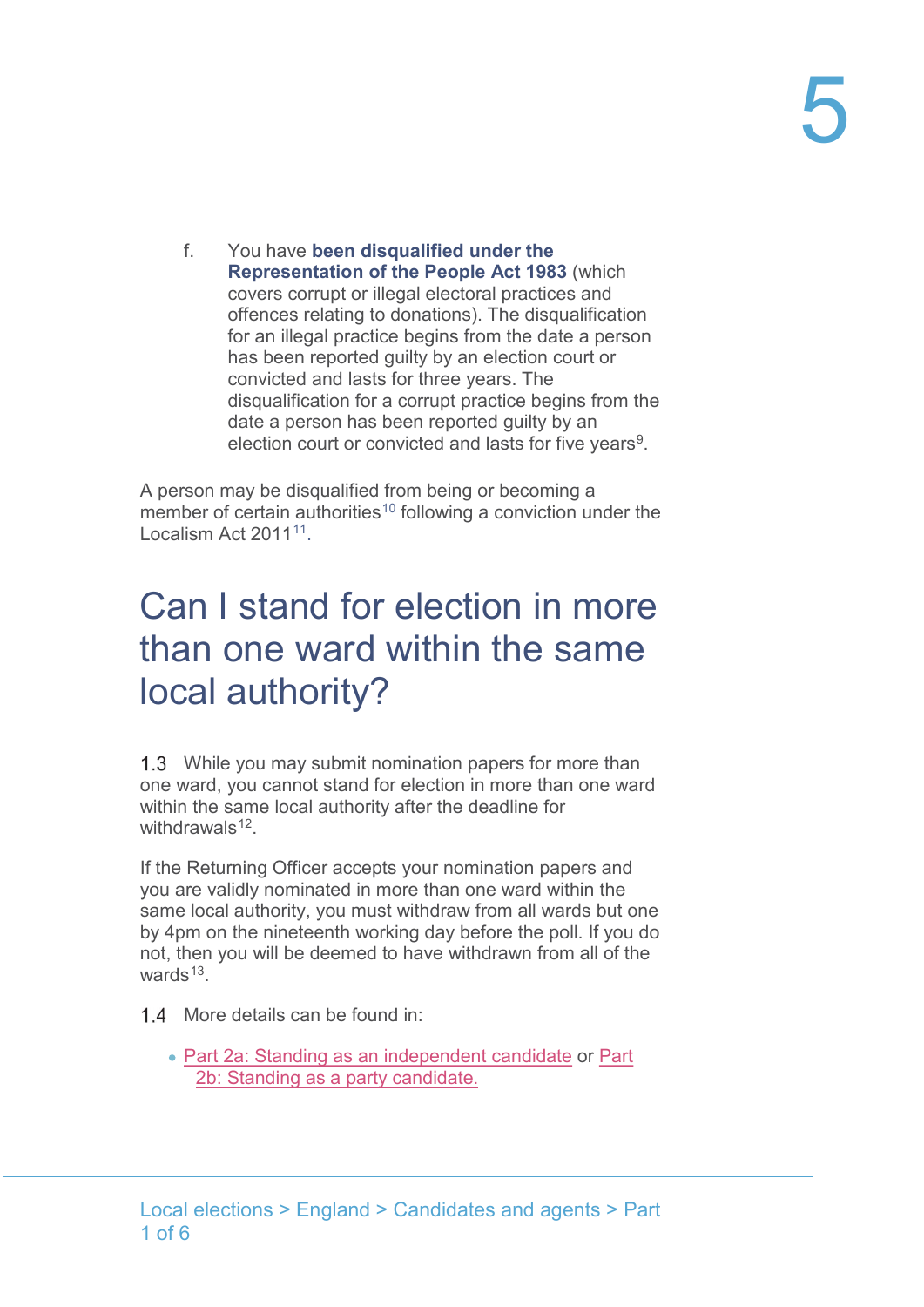#### Supplementary information

#### The qualifications

1.5 When completing your consent to nomination form you will be asked to indicate which qualifications you meet. You should indicate on the form all those qualifications that apply to you. Supplementary information<br>The qualifications<br>1.5 When completing your consent to nomination form you<br>will be asked to indicate which qualifications you meet. You<br>should indicate on the form all those qualifications that ap

### $e$ lector $14$

pplementary information<br>
e qualifications<br>
When completing your consent to nomination form you<br>
e asked to indicate which qualifications you meet. You<br>
dindicate on the form all those qualifications that apply to<br>
Being a **Supplementary information<br>The qualifications**<br>1.5 When completing your consent to nomination form you<br>will be asked to indicate which qualifications you meet. You<br>should indicate on the form all those qualifications that **Supplementary information**<br>
The qualifications<br>
1.5 When completing your consent to nomination form you<br>
will be asked to indicate which qualifications you meet. You<br>
should indicate on the form all those qualifications t nomination and throughout your term of office should you be **Supplementary information**<br>The qualifications<br>
1.5 When completing your consent to nomination form you<br>
will be asked to indicate which qualifications you meet. You<br>
should indicate on the form all those qualifications th satisfied on the day of your nomination and on polling day, this The qualifications<br>
1.5 When completing your consent to nomination form you<br>
will be asked to indicate which qualifications you meet. You<br>
should indicate on the form all those qualifications that apply to<br>
you.<br>
2. Being you meet any of the other qualifications as well, you also indicate this on your consent to nomination, which is one of the required nomination papers. you.<br>
a. Being a registered local government<br>
elector<sup>14</sup><br>
1.6 To be able to use this qualification, your ame must<br>
appear on the register of local government electors for the<br>
local authority area you wish to stand in at 1.6 To be able to use this qualification, your name must<br>appear on the register of local government electors for the<br>local authority area you wish to stand in at the time of your<br>nomination and throughout your term of offi not and the day of your nomination shad must be a be contracted by the statisfied on the day of your nomination and on polling day, this is an ongoing qualification. We therefore recommend that if you meet any of the other

#### b. Occupying as owner or tenant any land  $area<sup>15</sup>$

1.7 To be able to use this qualification, you must have local authority area during the whole of the 12 months before the day of your nomination and before polling day.

1.8 You must occupy 'land or other premises' to meet this be taken as something other than land (i.e. some form of because the care of the three are some that the three are alternatives is an ongoing qualification. We therefore recommend that if you meet any of the other qualifications as well, you also indicate this on your <u>consent t</u> it is, in theory, possible for a person to meet this qualification by a most way are stated that mindicate this on your <u>consent to nomination</u>, which is one of the required nomination papers.<br>
b. Occupying as owner or tenant any land<br>
or other premises in the local authority<br>
area<sup>15</sup><br>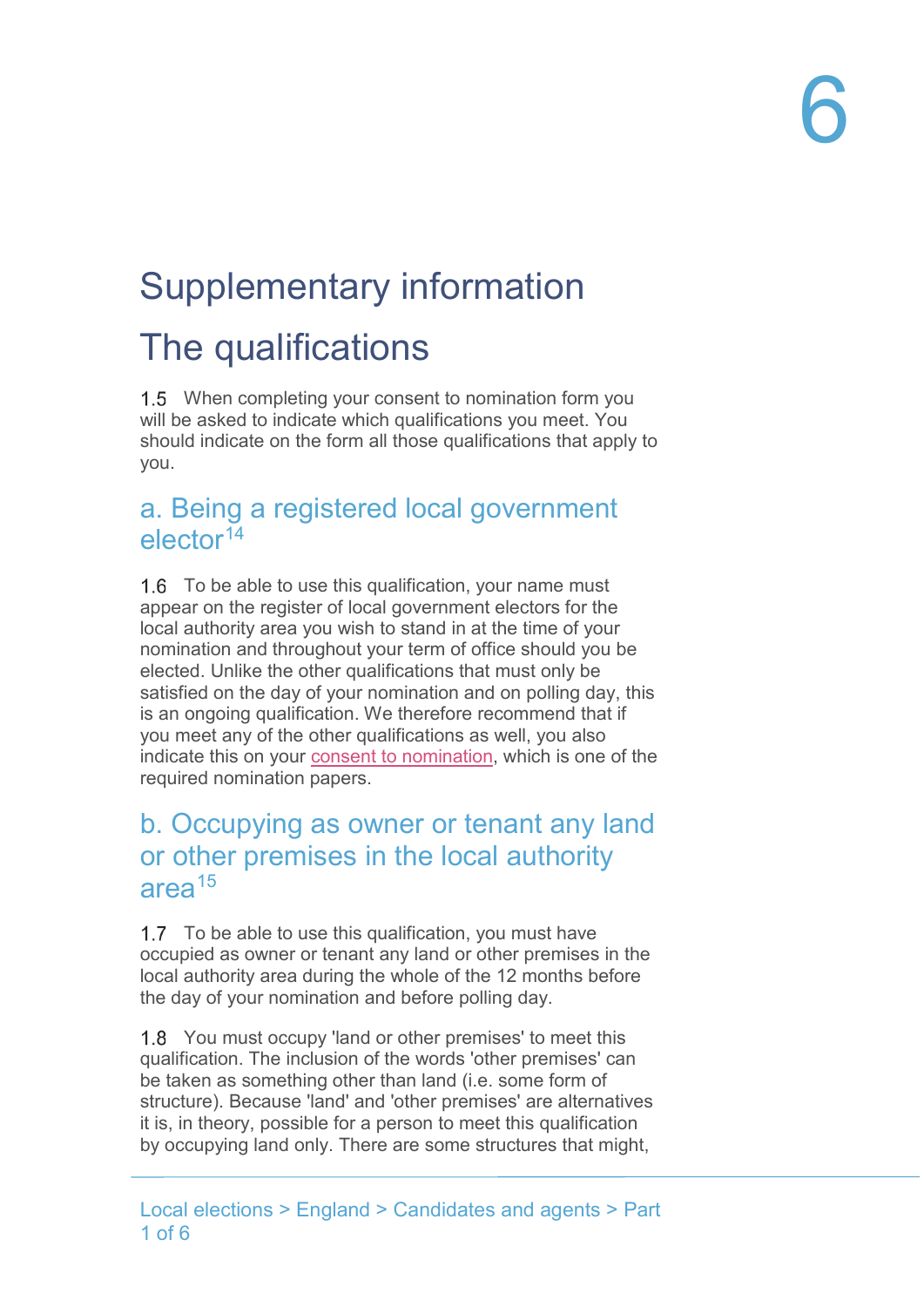arguably, fall outside the term 'premises' (e.g. a tent, caravan, arguably, fall outside the term 'premises' (e.g. a tent, caravan,<br>house boat or mobile home). However, a person occupying<br>such a structure need only establish occupancy of the land on<br>which, for example their tent, is loca such a structure need only establish occupancy of the land on which, for example their tent, is located.

1.9 If the land or premises crosses a local authority boundary, the land/premises is in that area with respect to both local authorities.

1.10 You must also occupy the land or other premises as an 'owner' or 'tenant'. Ownership may be established by showing arguably, fall outside the term 'premises' (e.g. a tent, caravan,<br>house boat or mobile home). However, a person occupying<br>such a structure need only establish occupancy of the land on<br>which, for example their tent, is loca by showing a lease over the land. In a number of circumstances, a lease will survive even though it has expired and the parties have failed to sign a new lease, and the tenancy survives through tacit agreement between the parties. Therefore, there may be circumstances in which a person's tenancy of land or premises might need to be established by evidence other than a current lease. 1.9 If the land or premises crosses a local authority boundary,<br>the land/premises is in that area with respect to both local<br>authorities.<br>1.10 You must also occupy the land or other premises as an<br>owner' or tenant. Ownersh

1.11 You must also have 'occupied' the land or premises. Therefore, in addition to establishing legal ownership or legal tenancy, you must establish that you have actually occupied The interpretation of the term 'occupy' in other legal contexts suggests that it is not necessary for a person to be personally resident on the land or premises (which may in any event be covered by the qualification of 'lived in the local authority'). and the parties have failed to sign a new lease, and the parties have and the parties.<br>Therefore, there may be circumstances in which a person's<br>Therefore, there may be circumstances in which a person's<br>evidence other than renancy survives through tact agreement between the parties.<br>Therefore, there may be circumstances in which a person's<br>tenancy of land or premises might need to be established by<br>evidence other than a current lease.<br>Theref 1.11 You must also have 'occupied' the land of premises. The land or premises the land or premises. This is a question of act in eact will y occupied tenancy, you must establish that you have actually occupied tenancy, you

1.12 However, it does require something to be actually done on the land or premises – an empty unlocked house cannot be described as 'occupied', for example. It also requires a sufficient degree of control to exclude or prevent others from you having 'occupied' it yourself.

1.13 Finally, you must have occupied the land or premises 'during the whole of the twelve months preceding' the day on will prevent you from claiming that you have occupied the land or premises for the preceding year should be worked out by taking into account all other factors: for instance, whether you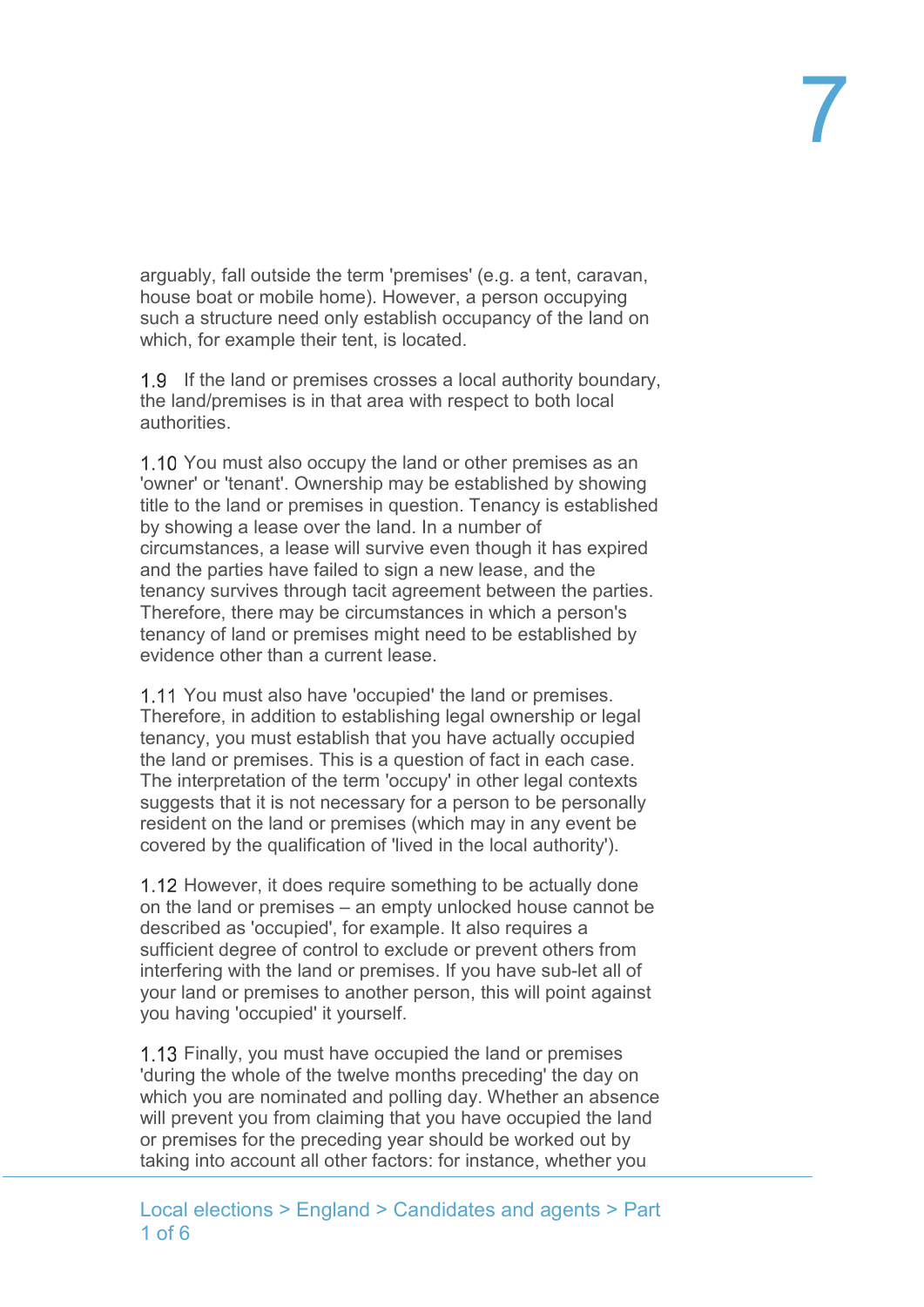have allowed others to occupy the land or premises in your absence, and the reason for your absence.

# have allowed others to occupy the land or premises in your<br>absence, and the reason for your absence.<br>C. Your main or only place of work is in<br>the local authority area<sup>16</sup><br>1.14 To be able to use this qualification, your mai the local authority area $16$

1.14 To be able to use this qualification, your main or only place of work must have been in the local authority area during the 12 months prior to your nomination and prior to polling day have allowed others to occupy the land or premises in your<br>absence, and the reason for your absence.<br>C. Your main or only place of work is in<br>the local authority area<sup>16</sup><br>1.14 To be able to use this qualification, your mai long as you satisfy the requirement of your main or only place of work being in the local authority area. Councillors whose main or only job is being a councillor would be able to use this have allowed others to occupy the land or premises in your<br>absence, and the reason for your absence.<br>C. Your main or only place of work is in<br>the local authority area<sup>16</sup><br>1.14 To be able to use this qualification, your mai authority. have allowed others to occupy the land or premises in your<br>absence, and the reason for your absence.<br>C. Your main or only place of work is in<br>the local authority area<sup>16</sup><br>1.14 To be able to use this qualification, your ma c. Your main or only place of work is in<br>the local authority area<sup>16</sup><br>1.14 To be able to use this qualification, your main or only<br>place of work must have been in the local authority area during<br>the 12 months prior to you C. Y OUT Mialfil of Orlify place of work is in<br>the local authority area<sup>16</sup><br>the local authority area<sup>16</sup><br>place of work must have been in the local authority area during<br>the 12 months prior to your nomination and prior to Fire the diverse to the mean that the mean of the mean of the diverses in the local authority area during the 12 months prior to your nomination and prior to polling day tiself. You to not have to be in paid employment to From the box of variance and point of the home of the point of the products and point of your dandred and propriet to qualify, as as you satisfy the requirement of your main or only place or only job is being a councillor

## d. Living in the local authority area<sup>17</sup><br>1.15 To be able to use this qualification, you are not required

to have lived at the same address for the whole of the whole of those 12 months.

1.16 If in the last 12 months you have lived at more than one

- addresses at which you have lived during that period.
- This qualification also requires you to live in the local authority area from the date of nomination to polling day.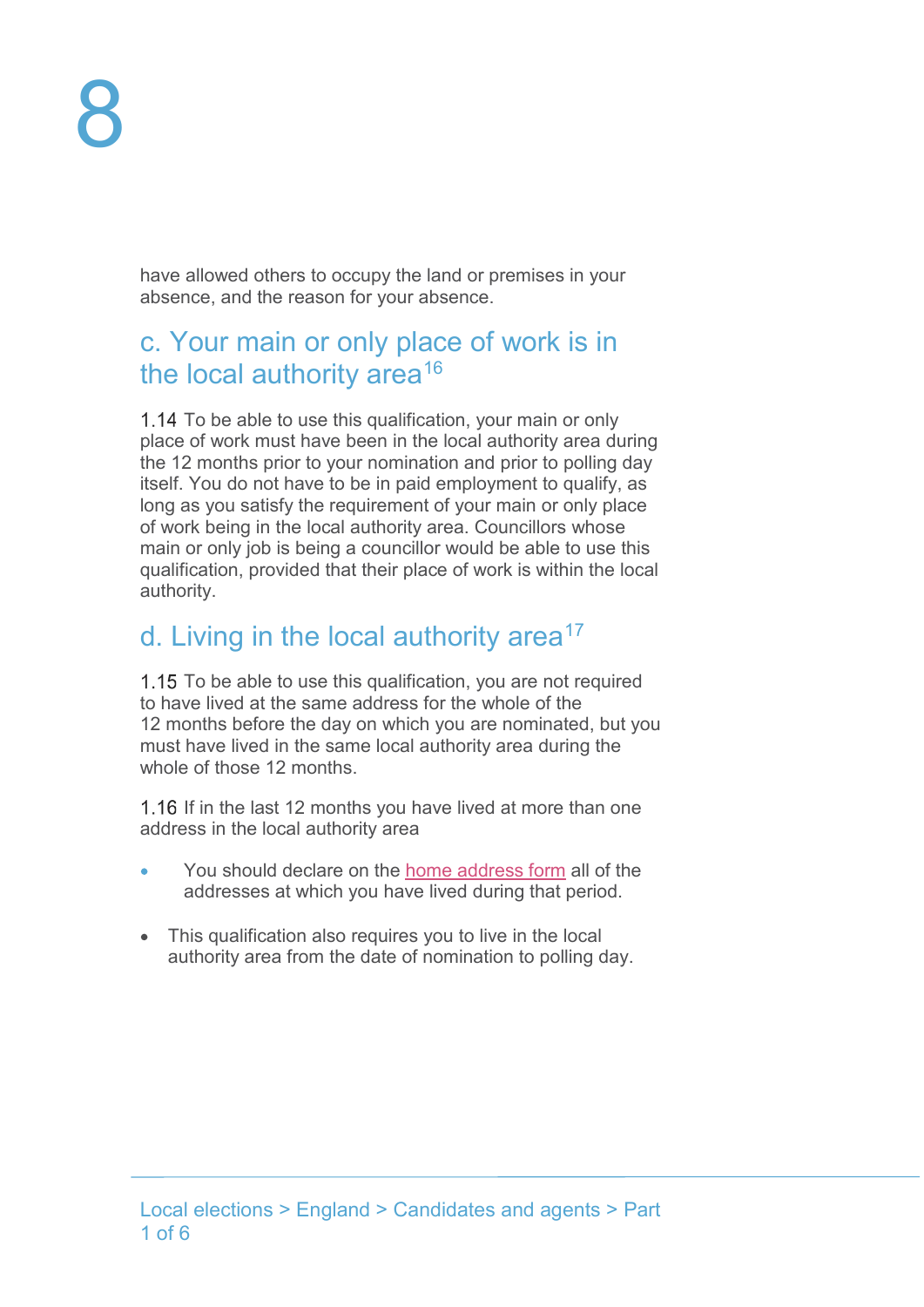## Further information on certain disqualifications Further information on certain<br>disqualifications<br>Working for the local authority<sup>18</sup><br>1.17 You are disqualified from standing as a candidate at<br>elections to a particular local authority if you are a paid officer<br>or employee

1.17 You are disqualified from standing as a candidate at Further information on certain<br>disqualifications<br>Working for the local authority <sup>18</sup><br>1.17 You are disqualified from standing as a candidate at<br>elections to a paticular local authority if you are a paid officer<br>or employee or employee of that local authority. This would be the case where your appointment: rther information on certain<br>
igualifications<br>
rking for the local authority<sup>18</sup><br>
You are disqualified from standing as a candidate at<br>
ons to a particular local authority if you are a paid officer<br>
ployee of that local au **rther information on certain**<br> **Squalifications**<br> **Squalifications**<br> **Solution** for the local authority<sup>18</sup><br> **Solution** is a particular local authority if you are a paid officer<br>
ployee of that local authority. This would rther information on certain<br>
squalifications<br>
rking for the local authority<sup>18</sup><br>
You are disqualified from standing as a candidate at<br>
ons to a particular local authority if you are a paid officer<br>
ployee of that local au **rther information on certain**<br> **colularifications**<br> **colularity** for the local authority<sup>18</sup><br>
You are disqualified from standing as a candidate at<br>
ons to a particular local authority if you are a paid officer<br>
phologe of

- has been made
- could be made
- has been confirmed by the local authority itself
- 
- a person holding such an office or employment

1.18 However, the disqualification on the basis of being a paid officer or employee does not apply to the office of chairman, Working for the local authority<sup>18</sup><br>
1.17 You are disqualified from standing as a candidate at<br>
elections to a particular local authority if you are a paid officer<br>
or employee of that local authority. This would be the c authorities will have executive arrangements which involve a 1.17 You are disqualified from standing as a candidate at elections to a particular local authority if you are a paid officer or employee of that local authority. This would be the case<br>where your appointment:<br>where your a disqualification will not apply to the office of executive leader or member of the executive.

1.19 Local authorities typically have committees and subcommittees. Paid officers of a local authority employed under the direction of such committees or sub-committees are • laas been confirmed by the local authority itself<br>• has been confirmed by any committee or sub-committee<br>• has been confirmed by any joint committee or National<br>• Park authority where the local authority is represented b such a committee or sub-committee has a member, or members, appointed on the nomination of another local authority, the disqualification will also apply to being elected to the other local authority.

1.20 If you are a paid officer of a local authority employed under the direction of a joint board, joint or combined authority, joint waste authority, economic prosperity board or joint committee, you will be disqualified from being elected as a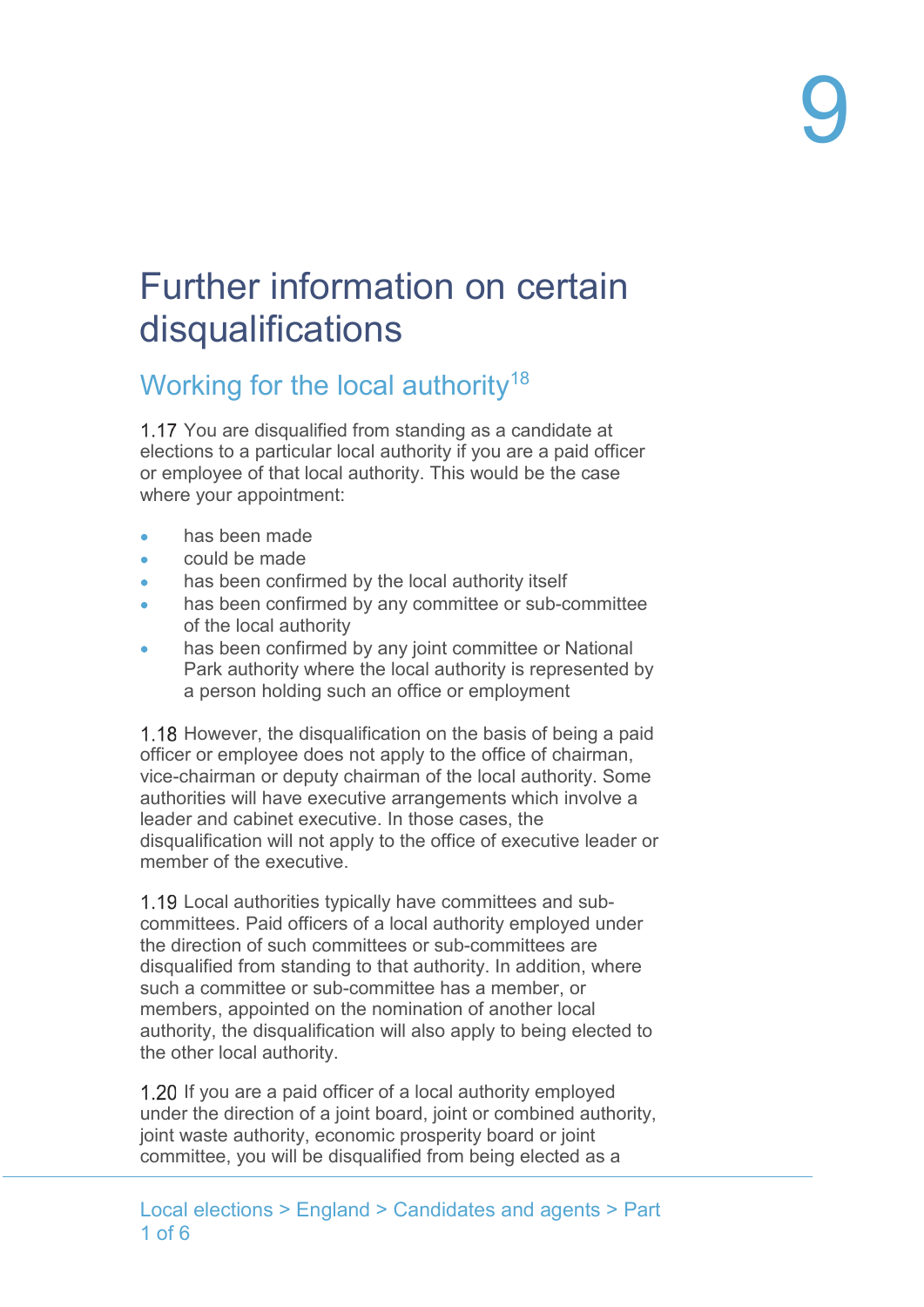## 10

member of all of the authorities that are represented on that body.

1.21 Joint boards, committees etc. can include various organisations, such as fire services and education authorities. Therefore, as a general rule, if you work in the local public sector, you should seek advice from your employer's HR **Marting the School School School School School**<br>the disputed of the authorities that are represented on that<br>depty.<br>Therefore, as a general rule, if you work in the local public<br>sector, you should seek advice from your em **Model apply to the summinity of the authorities that are represented on that body.**<br> **1.21** Joint boards, committees etc. can include various organisations, such as fire services and education authorities.<br>
Therefore, as be complex and if this is the case for you, we recommend that you seek your own legal advice.

1.22 If you are a teacher (or are a non-teaching member of staff) at a school or other educational institution maintained or assisted by a county council, you may be able to stand at elections to the district council provided you meet the qualifications and are not otherwise disqualified.

1.23 The disqualification of working for the local authority applies on both the date of your nomination and on polling day. If you were employed by the local authority, you must have resigned and served any notice period before the date of your nomination to avoid having a contract of employment with the local authority at that time. Secon, you sustanting the department to help you establish whether the disqualification would apply to you. Sometimes employment relationships can be complex and if this is the case for you, we recommend that you seek your

1.24 If you are an employee of a local authority anywhere in Great Britain you must check that you do not hold a politically restricted post. If you hold a politically restricted post, you are disqualified from standing for election to any county, district or **Example 12** and a caconomic for the contrivenesing member of the restrict at a school of other educational institution maintained or assisted by a county council, you may be able to stand at elections to the district coun at parish council elections (provided you are not also employed by the parish council, meet all the qualifications and are not otherwise disqualified).

1.25 The posts that are politically restricted are:

- the Head of the Paid Service
- the statutory chief officers (the chief finance officer, chief ä education officer, chief officer at certain fire brigades or the director of social services)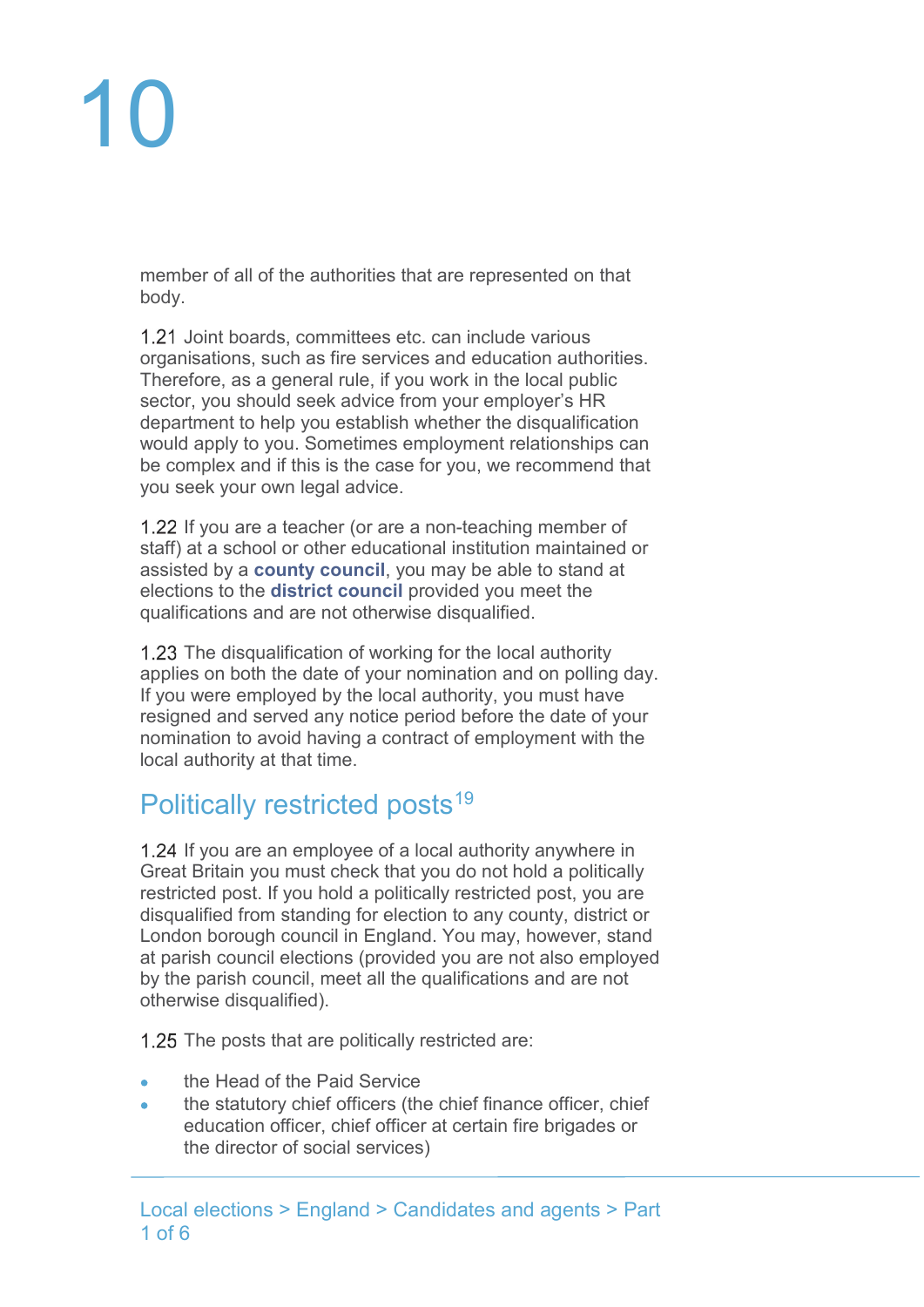## 11

- non-statutory chief officers (including a person who, as respects all or most of the duties of their post, is required to report directly or is directly responsible to the local authority or any committee or sub-committee of the authority or the head of the authority's paid service) non-statutory chief officers (including a person who, as<br>respects all or most of the duties of their post, is required<br>to report directly or is directly responsible to the local<br>authority or any committee or sub-committee non-statutory chief officers (including a person who, as<br>respects all or most of the duties of their post, is required<br>to report directly or is directly responsible to the local<br>authority or any committee or sub-committee
- deputy chief officers (a person who, as respects all or most of the duties of their post, is required to report directly or is directly accountable to one or more of the chief officers) to report directly or is directly responsible to the local<br>authority or any committee or sub-committee of the<br>authority or the head of the authority's paid service)<br>deputy chief officers (a person who, as respects all or<br>m e deputy chief officers (a person who, as respects all or<br>most of the duties of their post, is required to report<br>directly or is directly accountable to one or more of the<br>e-the monitoring officer<br>experiments or interimen
- the monitoring officer
- officers exercising delegated powers
- assistants to political groups
- a sensitive post which meets one or both of the following duties-related criteria:
	- (including committees, sub-committees and joint committees on which the authority is represented)
	- basis to journalists or broadcasters

1.26 You should check with the HR department of your restricted post.

directly or is directly accountable to one or more of the<br>thef officers<br>the monitoring officer<br>officers exercising delegated powers<br>assistants to political groups<br>a sensitive post which meets one or both of the following<br>d been adjudged bankrupt by a court in England, Wales or • the monitoring officer<br>• efficers exercising delegated powers<br>• a sensitive post which meets one or both of the following<br>duties-related criteria:<br>1. giving advice on a regular basis to the authority<br>(including committe • officers exercising delegated powers<br>
• a sensitive political groups<br>
• a sensitive post which meets one or both of the following<br>
duties-related criteria:<br>
1. giving acommittees, sub-committees and joint<br>
committees any of the following: made by a court in England or the attending or a regular<br>
1.28 You should check with the HR department of your<br>
employer if you are not sure whether you hold a politically<br>
restricted post.<br>
Bankruptcy restrictions or inte The employer if you are not sure whether you hold a politically<br>employer if you are not sure whether you hold a politically<br>restricted post.<br>**Bankruptcy** restrictions or interimorder<sup>20</sup><br>them algoritatively in itself is no

- an interim bankruptcy restrictions order
- a bankruptcy restrictions order
- an interim debt relief restrictions order
- a debt relief restrictions order

Northern Ireland, you should take your own legal advice since